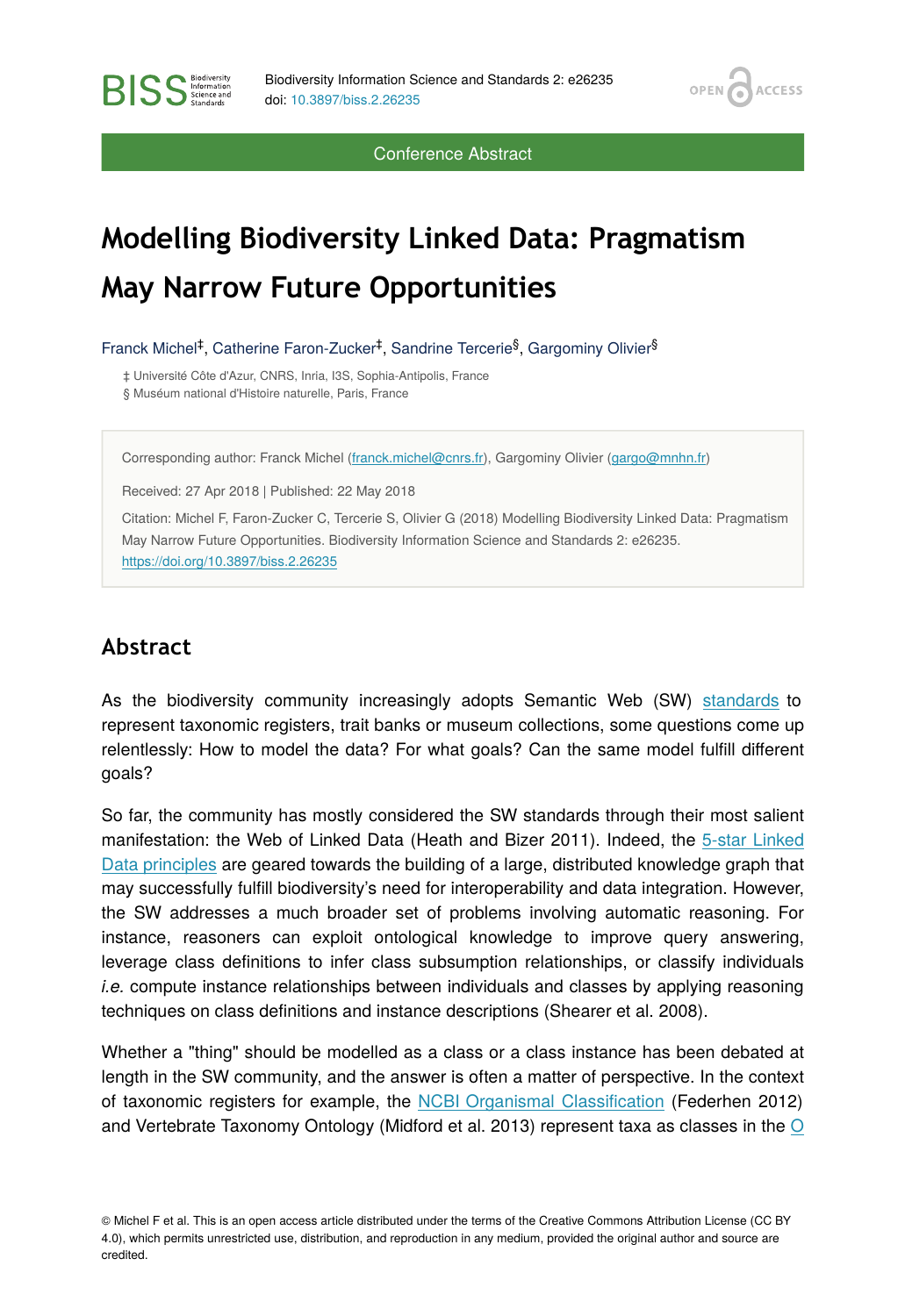[ntology Web Language](https://www.w3.org/TR/2012/REC-owl2-rdf-based-semantics-20121211/) (OWL). By contrast, other initiatives represent taxa as instances of various classes, *e.g.* the [SKOS](http://www.w3.org/2009/08/skos-reference/skos.html) Concept class (*skos:Concept*) in the [AGROVOC thesaurus](http://aims.fao.org/vest-registry/vocabularies/agrovoc-multilingual-agricultural-thesaurus) (Caracciolo et al. 2013) (we speak of the instances as *SKOS concepts*), the [Darwin Core](http://rs.tdwg.org/dwc/terms/guides/rdf/index.htm) taxon class (*dwc:Taxon)* in Encyclopedia of Life (Parr et al. 2016), or classes depicting taxonomic ranks in [GeoSpecies,](https://bioportal.bioontology.org/ontologies/GEOSPECIES) [DBpedia](http://dbpedia.org/) and the [BBC Wildlife Ontology](http://www.bbc.co.uk/ontologies/wo). Such modelling discrepancies impede linking congruent taxa throughout taxonomic registers. Indeed, one can state the equivalence between two classes (with *owl:equivalentClass*) or two class instances (with *owl:sameAs, skos:exactMatch*, etc.), but good practices discourage the alignment of classes with class instances (Baader et al. 2003).

Recently, Darwin Core's popularity has fostered the modeling of taxa as instances of class *dwc:Taxon* (Senderov et al. 2018, Parr et al. 2016). In this context, pragmatism may incline a Linked Data provider to comply with this majority trend to ensure maximum interlinking. Although technically and conceptually valid, this choice entails certain drawbacks. First, considering a taxon only as a an instance misses the fact that it is a set of biological individuals with common characteristics. An OWL class exactly captures this semantics through the set of necessary and sufficient conditions that an individual must meet to be a class member. In turn, an OWL reasoner can leverage this knowledge to perform query answering, compute subsumption or instance relationships. By contrast, taxa depicted by class instances are not *defined* but *described* by stating their properties. Hence the second drawback: unless we develop bespoke reasoners, there is not much a standard OWL reasoner can deduce from instances.

Yet, some works have demonstrated the effectiveness of logic representation and reasoning capabilities, *e.g.* computing the alignments of two primate classifications (Franz et al. 2016) using generic reasoners that nevertheless require proprietary input formats. OWL reasoners are typically designed to solve such classification problems. They may leverage taxonomic ontologies to compute alignments with other ontologies or apply reasoning to individuals' properties to infer their species. Hence, pragmatically following the instance-based approach may indeed maximize interlinking in the short term, but bears the risk of denying ourselves potentially desirable use cases in the longer term. We believe that developing class-based ontologies for biodiversity should help leverage the SW's extensive theoretical and practical works to tackle a variety of use cases that so far have been addressed with bespoke solutions.

#### **Keywords**

Linked Data, modelling, taxonomy, OWL, SKOS, reasoning

### **Presenting author**

Franck Michel, Olivier Gargominy